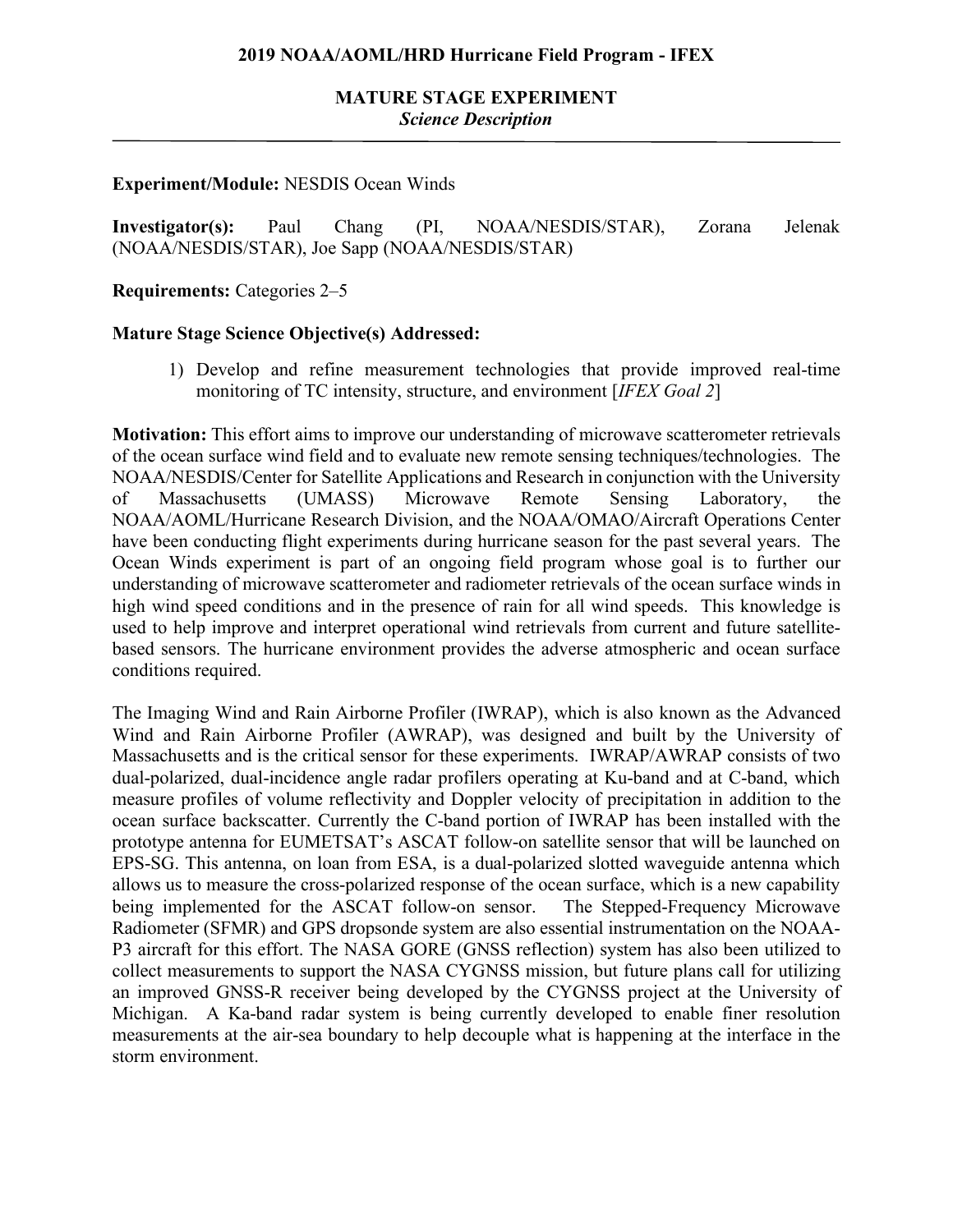**Background:** The Ocean Winds P-3 flight experiment program has several objectives:

- Calibration and validation of satellite-based ocean surface vector wind (OSVW) sensors such as ASCAT, ScatSat, OceanSat-3 and the new CYGNSS mission that uses GNSS-R techniques to infer the ocean wind speed.
- Product improvement and development for current and planned satellite-based sensors (ASCAT, ScatSat, OceanSat-3, CYGNSS and SCA)
- Testing of new remote sensing technologies for possible future satellite missions (risk reduction) such as the dual-frequency scatterometer concept. A key objective for this year will be the collection of cross-polarized data at C-band to support ESA and EUMETSAT studies for the ASCAT follow-on (SCA), which will be part of their EPS-SG satellite series.
- Advancing our understanding of broader scientific questions such as:
	- o Rain processes in tropical cyclones and severe ocean storms: the coincident dualpolarized, dual-frequency, dual-incidence angle measurements would enable us to improve our understanding of precipitation processes in these moderate to extreme rainfall rate events.
	- o Atmospheric boundary layer (ABL) wind fields: the conical scanning sampling geometry and the Doppler capabilities of this system provide a unique source of measurements from which the ABL winds can be derived. The advanced digital receivers and data acquisition system recently implemented will enable to potentially retrieve the wind and reflectivity profiles essentially to the surface.
	- o Analysis of boundary layer rolls: linearly organized coherent structures are prevalent in tropical cyclone boundary layers, consisting of an overturning "roll" circulation in the plane roughly perpendicular to the mean flow direction. IWRAP has been shown to resolve the kilometer-scale roll features, and the vast quantity of data this instrument has already collected offers a unique opportunity to study them.
	- o Drag coefficient, Cd: extending the range of wind speeds for which the drag coefficient is known is of paramount importance to further our understanding of the coupling between the wind and surface waves under strong wind forcing, and has many important implications for hurricane and climate modeling. The advanced digital receivers and data acquisition capability allows us to retrieve wind and reflectivity profiles closer to the ocean surface, which can also be exploited to derive drag coefficients by extrapolating the derived wind profiles down to 0 m altitude.

# **Hypotheses:**

1. We don't fully understand what is happening at the air-sea interface in extreme storm conditions, but it should be possible to characterize this with the proper instrumentation and data collection methodologies.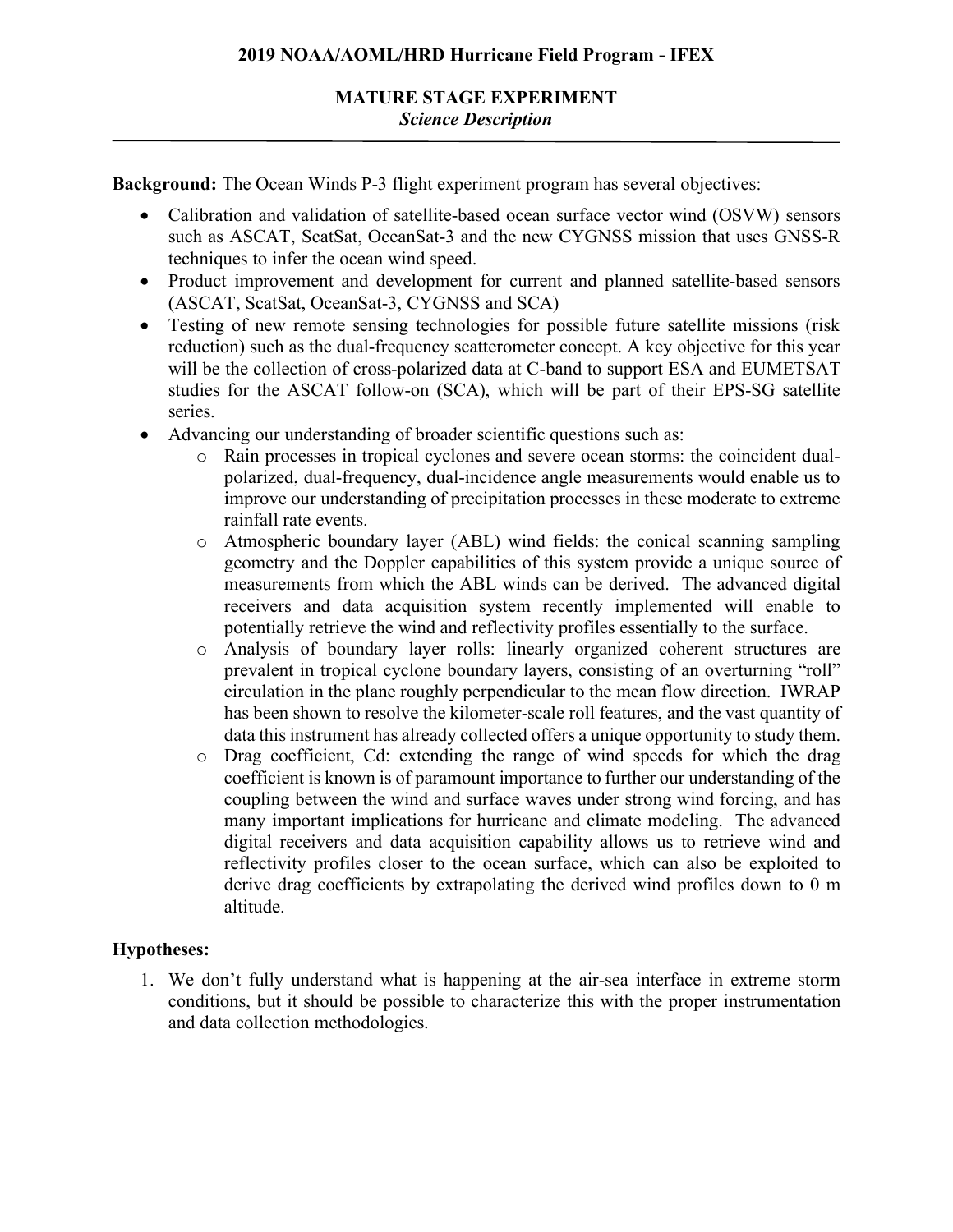# **MATURE STAGE EXPERIMENT** *Science Description*

## **Aircraft Pattern/Module Descriptions (see** *Flight Pattern* **document for more detailed information):**

**P-3 Pattern 1:** The sensitivity of the IWRAP/AWRAP system defines the preferred flight altitude to be below 10,000 ft to enable the system to still measure the ocean surface in the presence of rain conditions typical of tropical systems. With the Air Force Reserve typically flying at 10,000 ft pressure altitude, we have typically ended up with an operating altitude of 7,000 ft radar. Operating at a constant radar altitude is desired to minimize changes in range and thus measurement footprint on the ground. Higher altitudes would limit the ability of IWRAP/AWRAP to consistently see the surface during intense precipitation, but these altitudes would still provide useful data, such as measurements through the melting layer, to study some of the broader scientific questions.

*Maneuvers:* Straight and level flight with a nominal pitch offset unique to each P-3 is desired during most flight legs. Constant bank circles of 10–30 degrees have been recently implemented, as a method to obtain measurements at incidence angles greater than the current antenna was configured for. These would be inserted along flight legs where the desired environmental conditions were present. Generally, it would be a region of no rain and where we might expect the winds to be consistent over a range of about 6–10 miles, about the diameter of a circle. This would not be something we would want to do in a strong wind gradient region where the conditions would change significantly while circling.

*Patterns:* Typically, an ideal Ocean Winds flight pattern would include a survey pattern (Figure-4 or Butterfly) that extended about 50 n mi (95 km) from the storm center. The actual distance would be dictated by the storm size and safety of flight considerations. Dependent upon what was observed during the survey pattern radial legs in and out of different sectors of the storm focusing on different wind and/or rain conditions.

*Storm Types:* The ideal Ocean Winds storm would typically be in a hurricane (category 1 and above) where a large range of wind speeds and rain rates would be found. However, data collected within TDs and TSs would still provide useful observations of rain impacts on the surface observation.

**Links to Other Mature Stage Experiments/Modules**: NESDIS Ocean Winds can be flown in conjunction with following *Mature Stage* experiments and modules: Eye-Eyewall Mixing, Gravity Wave, SEF, and SFMR Modules, TC Diurnal Cycle Experiment, TC in Shear Experiment, TDR Experiment, Synoptic Flow Experiment, NESDIS JPSS Satellite Validation Experiment, and ADM-Aeolus Satellite Validation Module.

**Analysis Strategy:** The analysis depends on the scientific question under investigation, but it usually involves comparing the normalized radar cross-section (NRCS) measured by IWRAP to another sensor on a storm-relative grid. Instruments used in the past include SFMR, dropsondes, and satellite observations (Sapp et al. 2013, 2016b,a, 2018; Guimond et al. 2018). Improvements